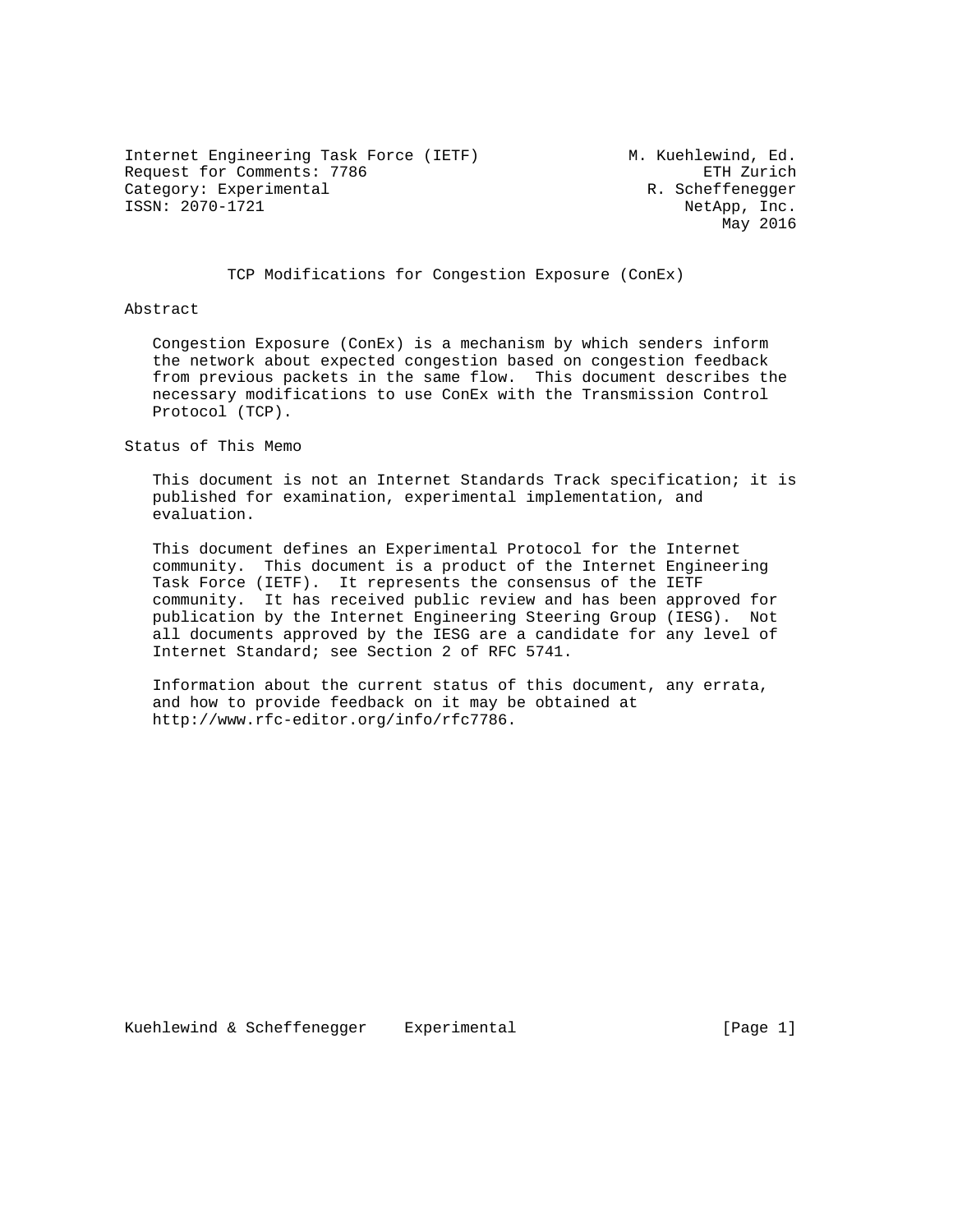# Copyright Notice

 Copyright (c) 2016 IETF Trust and the persons identified as the document authors. All rights reserved.

 This document is subject to BCP 78 and the IETF Trust's Legal Provisions Relating to IETF Documents (http://trustee.ietf.org/license-info) in effect on the date of

 publication of this document. Please review these documents carefully, as they describe your rights and restrictions with respect to this document. Code Components extracted from this document must include Simplified BSD License text as described in Section 4.e of the Trust Legal Provisions and are provided without warranty as described in the Simplified BSD License.

Table of Contents

| 2.<br>3.<br>3.1.1. Without SACK Support<br>8<br>Explicit Congestion Notification (ECN)<br>3.2.<br>Accurate ECN Feedback<br>10<br>3.2.1.<br>10<br>3.2.2. Classic ECN Support<br>11<br>11<br>Setting the E or the L Flag<br>4.1.<br>Setting the Credit Flag<br>11<br>4.2.<br>14<br>5.<br>14<br>Timeliness of the ConEx Signals<br>б.<br>15<br>Open Areas for Experimentation<br>7.<br>17<br>8 <sub>1</sub><br>18<br>9.<br>18<br>9 1<br>Normative References<br>19<br>Informative References<br>9.2.<br>20<br>20 |  | 3 |
|---------------------------------------------------------------------------------------------------------------------------------------------------------------------------------------------------------------------------------------------------------------------------------------------------------------------------------------------------------------------------------------------------------------------------------------------------------------------------------------------------------------|--|---|
|                                                                                                                                                                                                                                                                                                                                                                                                                                                                                                               |  | 4 |
|                                                                                                                                                                                                                                                                                                                                                                                                                                                                                                               |  | 4 |
|                                                                                                                                                                                                                                                                                                                                                                                                                                                                                                               |  | 5 |
|                                                                                                                                                                                                                                                                                                                                                                                                                                                                                                               |  | 6 |
|                                                                                                                                                                                                                                                                                                                                                                                                                                                                                                               |  | 7 |
|                                                                                                                                                                                                                                                                                                                                                                                                                                                                                                               |  |   |
|                                                                                                                                                                                                                                                                                                                                                                                                                                                                                                               |  |   |
|                                                                                                                                                                                                                                                                                                                                                                                                                                                                                                               |  |   |
|                                                                                                                                                                                                                                                                                                                                                                                                                                                                                                               |  |   |
|                                                                                                                                                                                                                                                                                                                                                                                                                                                                                                               |  |   |
|                                                                                                                                                                                                                                                                                                                                                                                                                                                                                                               |  |   |
|                                                                                                                                                                                                                                                                                                                                                                                                                                                                                                               |  |   |
|                                                                                                                                                                                                                                                                                                                                                                                                                                                                                                               |  |   |
|                                                                                                                                                                                                                                                                                                                                                                                                                                                                                                               |  |   |
|                                                                                                                                                                                                                                                                                                                                                                                                                                                                                                               |  |   |
|                                                                                                                                                                                                                                                                                                                                                                                                                                                                                                               |  |   |
|                                                                                                                                                                                                                                                                                                                                                                                                                                                                                                               |  |   |
|                                                                                                                                                                                                                                                                                                                                                                                                                                                                                                               |  |   |
|                                                                                                                                                                                                                                                                                                                                                                                                                                                                                                               |  |   |
|                                                                                                                                                                                                                                                                                                                                                                                                                                                                                                               |  |   |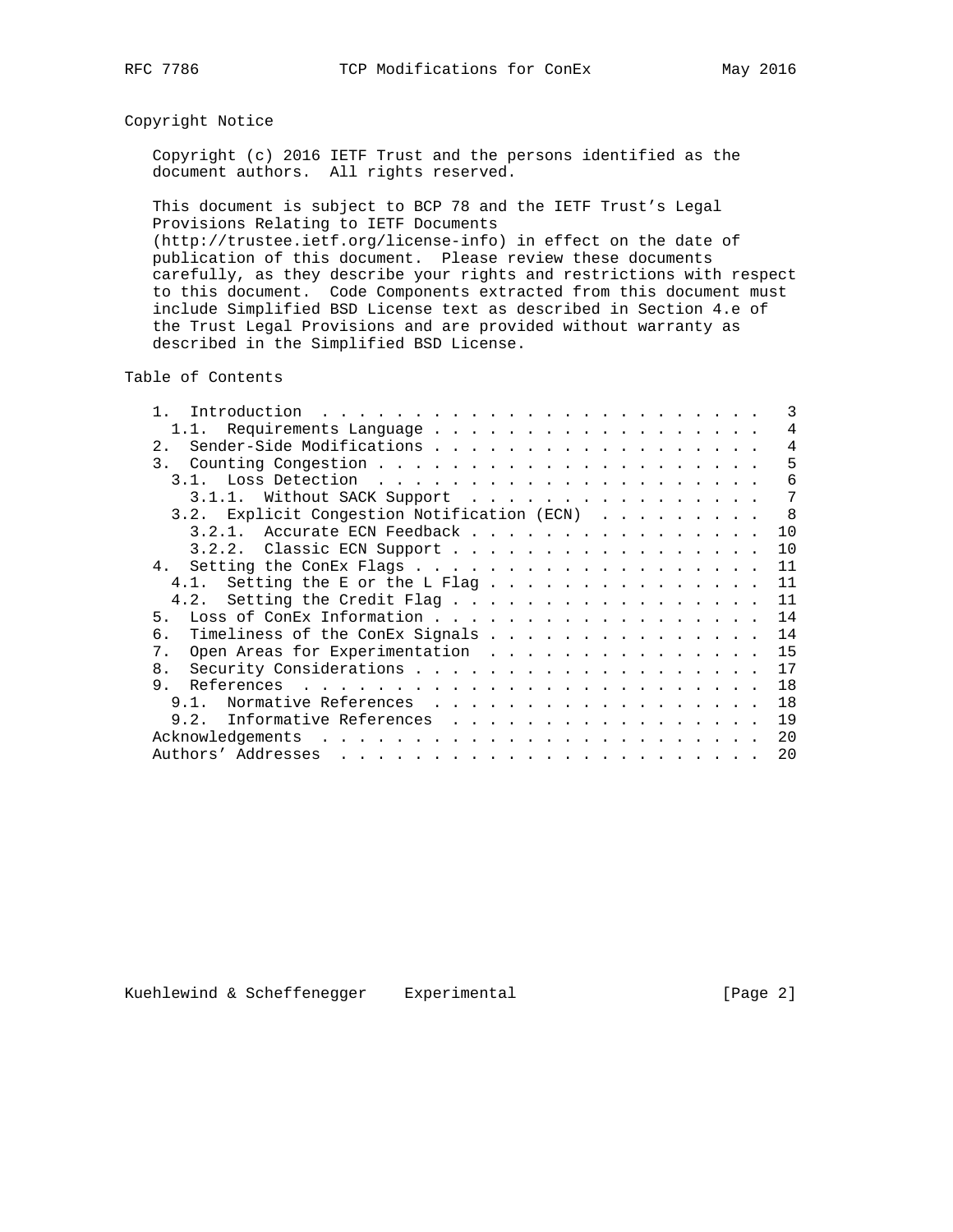# 1. Introduction

 Congestion Exposure (ConEx) is a mechanism by which senders inform the network about expected congestion based on congestion feedback from previous packets in the same flow. ConEx concepts and use cases are further explained in [RFC6789]. The abstract ConEx mechanism is explained in [RFC7713]. This document describes the necessary modifications to use ConEx with the Transmission Control Protocol (TCP).

 The markings for ConEx signaling are defined in the ConEx Destination Option (CDO) for IPv6 [RFC7837]. Specifically, the use of four flags is defined: X (ConEx-capable), L (loss experienced), E (ECN experienced), and C (credit).

 ConEx signaling is based on the use of either loss or Explicit Congestion Notification (ECN) marks [RFC3168] as congestion indication. The sender collects this congestion information based on existing TCP feedback mechanisms from the receiver to the sender. No changes are needed at the receiver side to implement ConEx signaling. Therefore, no additional negotiation is needed to implement and use ConEx at the sender side. This document specifies the sender's actions that are needed to provide meaningful ConEx information to the network.

 Section 2 provides an overview of the modifications needed for TCP senders to implement ConEx. First, congestion information has to be extracted from TCP's loss or ECN feedback as described in Section 3. Section 4 details how to set the CDO marking based on this congestion information. Section 5 discusses the loss of packets carrying ConEx information. Section 6 discusses the timeliness of the ConEx feedback signal, given that congestion is a temporary state.

 This document describes congestion accounting for TCP with and without the Selective Acknowledgement (SACK) extension [RFC2018] (in Section 3.1). However, ConEx benefits from the more accurate information that SACK provides about the number of bytes dropped in the network, and it is therefore preferable to use the SACK extension when using TCP with ConEx. The detailed mechanism to set the L flag in response to the loss-based congestion feedback signal is given in Section 4.1.

 While loss has to be minimized, ECN can provide more fine-grained feedback information. ConEx-based traffic measurement or management mechanisms could benefit from this. Unfortunately, the current ECN feedback mechanism does not reflect multiple congestion markings if they occur within the same Round-Trip Time (RTT). A more accurate

Kuehlewind & Scheffenegger Experimental **Experimental** [Page 3]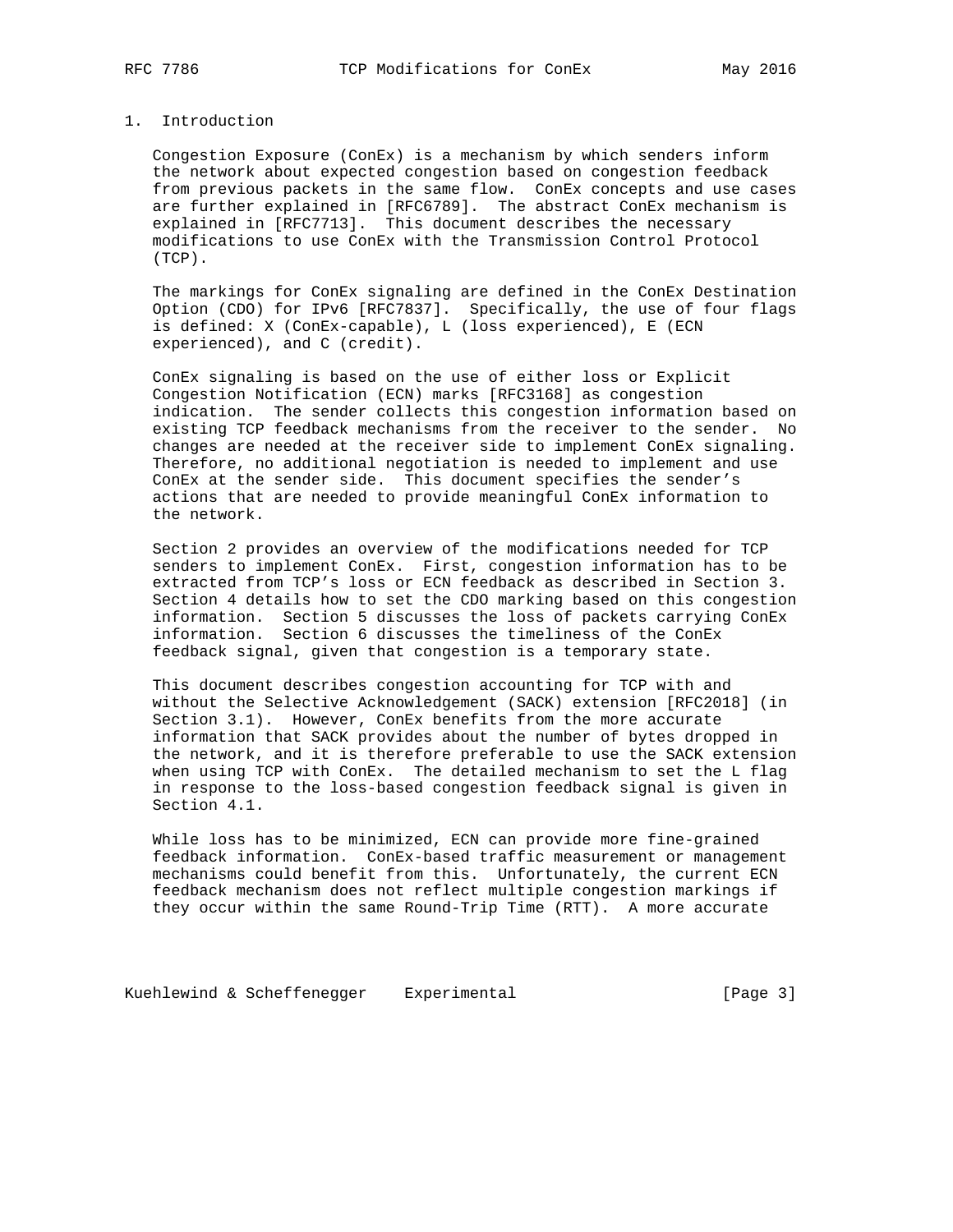feedback extension to ECN (AccECN) is proposed in a separate document [ACCURATE], as this is also useful for other mechanisms.

 Congestion accounting for both classic ECN feedback and AccECN feedback is explained in detail in Section 3.2. Setting the E flag in response to ECN-based congestion feedback is again detailed in Section 4.1.

1.1. Requirements Language

 The key words "MUST", "MUST NOT", "REQUIRED", "SHALL", "SHALL NOT", "SHOULD", "SHOULD NOT", "RECOMMENDED", "MAY", and "OPTIONAL" in this document are to be interpreted as described in [RFC2119].

2. Sender-Side Modifications

 This section gives an overview of actions that need to be taken by a TCP sender modified to use ConEx signaling.

 In the TCP handshake, a ConEx sender MUST negotiate for SACK and ECN preferably with AccECN feedback. Therefore, a ConEx sender MUST also implement SACK and ECN. Depending on the capability of the receiver, the following operation modes exist:

- o SACK-accECN-ConEx (SACK and accurate ECN feedback)
- o SACK-ECN-ConEx (SACK and classic instead of accurate ECN)
- o accECN-ConEx (no SACK but accurate ECN feedback)
- o ECN-ConEx (no SACK and no accurate ECN feedback, but classic ECN)
- o SACK-ConEx (SACK but no ECN at all)
- o Basic-ConEx (neither SACK nor ECN)

 A ConEx sender MUST expose all congestion information to the network according to the congestion information received by ECN or based on loss information provided by the TCP feedback loop. A TCP sender SHOULD count congestion byte-wise (rather than packet-wise; see next paragraph). After any congestion notification, a sender MUST mark subsequent packets with the appropriate ConEx flag in the IP header. Furthermore, a ConEx sender must send enough credit to cover all experienced congestion for the connection so far, as well as the risk of congestion for the current transmission (see Section 4.2).

Kuehlewind & Scheffenegger Experimental [Page 4]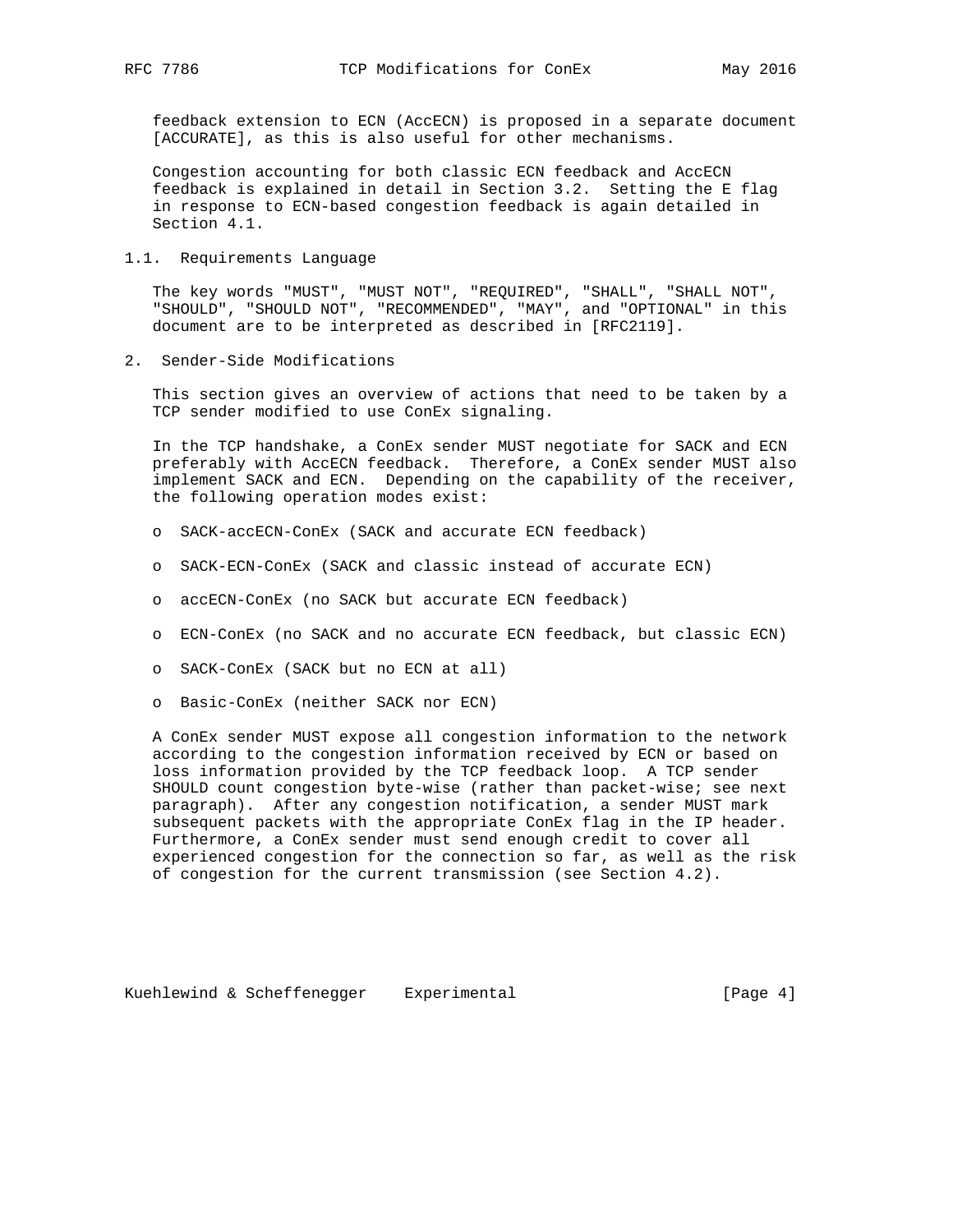With SACK the number of lost payload bytes is known, but not the number of packets carrying these bytes. With classic ECN only an indication is given that a marking occurred, but not the exact number of payload bytes nor packets. As network congestion is usually byte congestion [RFC7141], the byte-size of a packet marked with a CDO flag is defined to represent that number of bytes of congestion signaling [RFC7837]. Therefore, the exact number of bytes should be taken into account, if available, to make the ConEx Signal as exact as possible.

 Detailed mechanisms for congestion counting in each operation mode are described in the next section.

3. Counting Congestion

 A ConEx TCP sender maintains two counters: one that counts congestion based on the information retrieved by loss detection, and a second that accounts for ECN-based congestion feedback. These counters hold the number of outstanding bytes that should be ConEx-Marked with, respectively, the E flag or the L flag in subsequent packets.

 The outstanding bytes for congestion indications based on loss are maintained in the Loss Exposure Gauge (LEG), as explained in Section 3.1.

 The outstanding bytes counted based on ECN feedback information are maintained in the Congestion Exposure Gauge (CEG), as explained in Section 3.2.

When the sender sends a ConEx-capable packet with the E or L flag set, it reduces the respective counter by the byte-size of the packet. This is explained for both counters in Section 4.1.

 Note that all bytes of an IP packet must be counted in the LEG or CEG to capture the right number of bytes that should be marked. Therefore, the sender SHOULD take the payload and headers into account, up to and including the IP header. However, in TCP the information regarding how large the headers of a lost or marked packet were is usually not available, as only payload data will be acknowledged.

 If equal-sized packets, or at least equally distributed packet sizes, can be assumed, the sender MAY only add and subtract TCP payload bytes. In this case, there should be about the same number of ConEx- Marked packets as the original packets that were causing the congestion. Thus, both contain about the same number of header bytes so they will cancel out. This case is assumed for simplicity in the following sections.

Kuehlewind & Scheffenegger Experimental **Experimental** [Page 5]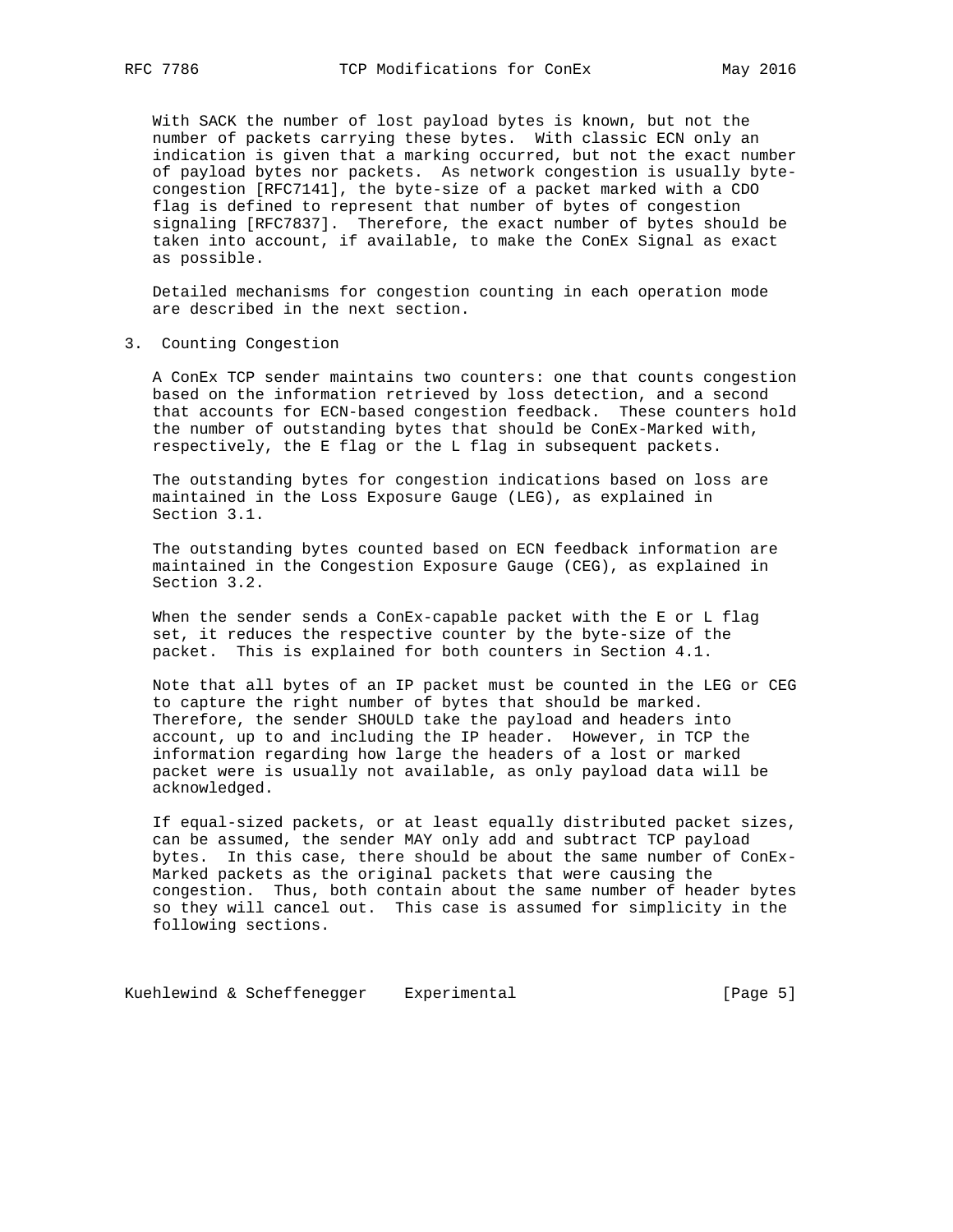Otherwise, if a sender sends different sized packets (with unequally distributed packet sizes), the sender needs to memorize or estimate the number of lost or ECN-marked packets. If the sender has sufficient memory available, the most accurate way to reconstruct the number of lost or marked packets is to remember the sequence number of all sent but not acknowledged packets. In this case, a sender is able to reconstruct the number of packets, and thus the header bytes that were sent during the last RTT. Otherwise (e.g., if not enough memory is available), the sender would need to estimate the packet size. The average packet size can be estimated if the distribution pattern of packet sizes in the last RTT is known; alternatively, the minimum packet size seen in the last RTT can be used as the most conservative estimate.

 If the number of newly sent-out packets with the ConEx L or E flag set is smaller (or larger) than this estimated number of lost/ECN marked packets, the additional header bytes should be added to (or can be subtracted from) the respective gauge.

#### 3.1. Loss Detection

 This section applies whether or not SACK support is available. The following subsection (Section 3.1.1) handles the case when SACK is not available.

 A TCP sender detects losses and subsequently retransmits the lost data. Therefore, the ConEx sender can simply set the ConEx L flag on all retransmissions in order to at least cover the amount of bytes lost. If this approach is taken, no LEG is needed.

 However, any retransmission may be spurious. In this case, more bytes have been marked than necessary. To compensate for this effect, a ConEx sender can maintain a local signed counter (the LEG) that indicates the number of outstanding bytes to be sent with the ConEx L flag and also can become negative.

 Using the LEG, when a TCP sender decides that a data segment needs to be retransmitted, it will increase the LEG by the size of the TCP payload bytes in the retransmission (assuming equal sized segments such that the retransmitted packet will have the same number of header bytes as the original ones):

For each retransmission:

LEG += payload

 Note how the LEG is reduced when the ConEx L marking is set as described in Section 4.

Kuehlewind & Scheffenegger Experimental [Page 6]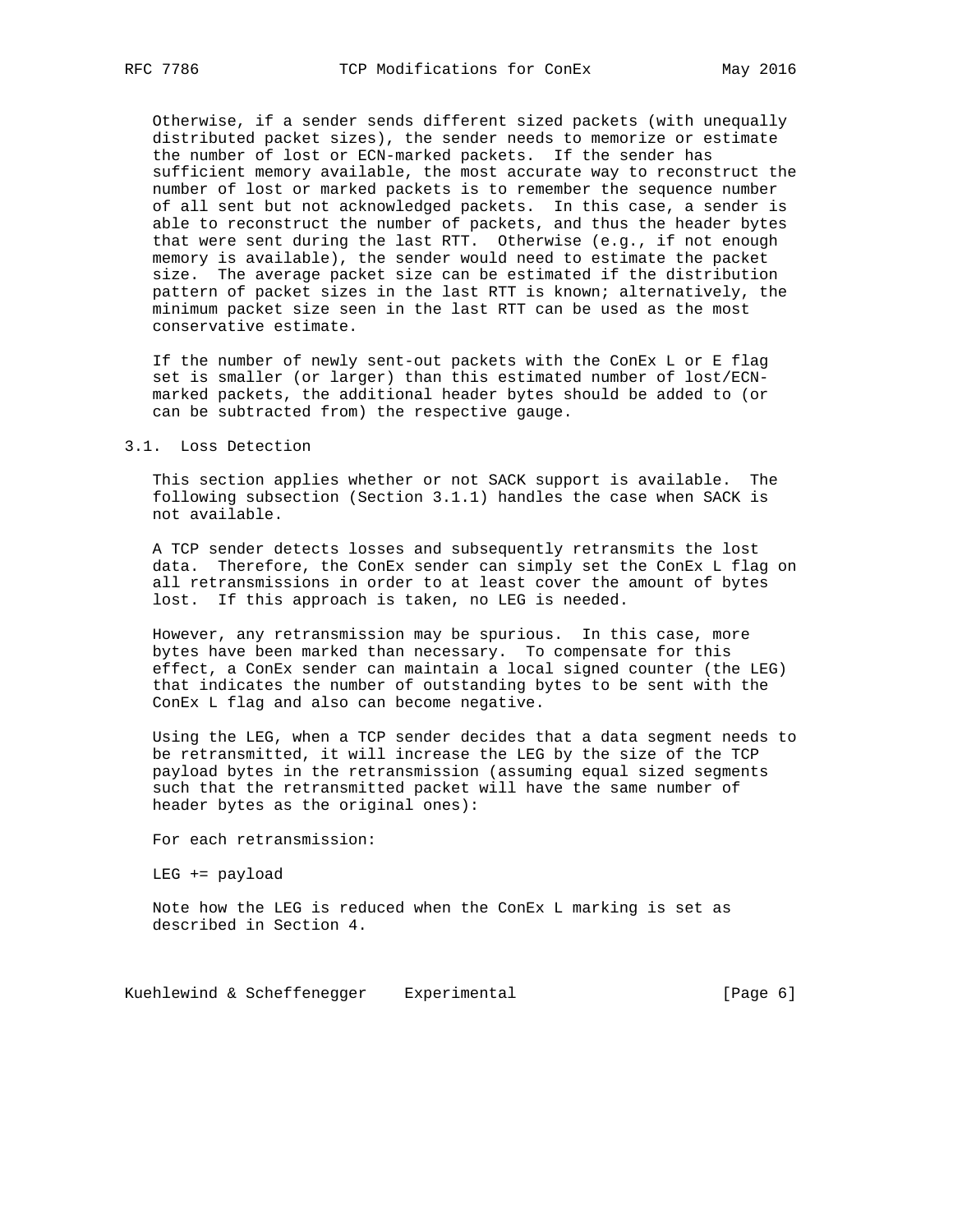Further, to accommodate spurious retransmissions, a ConEx sender SHOULD make use of heuristics to detect such spurious retransmissions (e.g., F-RTO [RFC5682], DSACK [RFC3708], and Eifel [RFC3522], [RFC4015]), if already available in a given implementation. If no mechanism for detecting spurious retransmissions is available, the ConEx sender MAY chose to implement one of the mechanisms stated above. However, given the inaccuracy that ConEx may have anyway and the timeliness of ConEx information, a ConEx MAY also chose not to compensate for spurious retransmission. In this case, if spurious retransmissions occur, the ConEx sender has simply sent too many ConEx Signals which, e.g., would decrease the congestion allowance in a ConEx policer unnecessarily.

 If a heuristic method is used to detect spurious retransmission and has determined that a certain number of packets were retransmitted erroneously, the ConEx sender subtracts the payload size of these TCP packets from LEG.

If a spurious retransmission is detected:

LEG -= payload

 Note that LEG can become negative if too many L markings have already been sent. This case is further discussed in Section 6.

### 3.1.1. Without SACK Support

 If multiple losses occur within one RTT and SACK is not used, it may take several RTTs until all lost data is retransmitted. With the scheme described above, the ConEx information will be delayed considerably, but timeliness is important for ConEx. For ConEx, it is important to know how much data was lost; it is not important to know what data is lost. During the first RTT after the initial loss detection, the amount of received data, and thus also the amount of lost data, can be estimated based on the number of received ACKs.

 Therefore, a ConEx sender can use the following algorithm to estimated the number of lost bytes with an additional delay of one RTT using an additional Loss Estimation Counter (LEC):

 flight\_bytes: current flight size in bytes retransmit\_bytes: payload size of the retransmission

Kuehlewind & Scheffenegger Experimental [Page 7]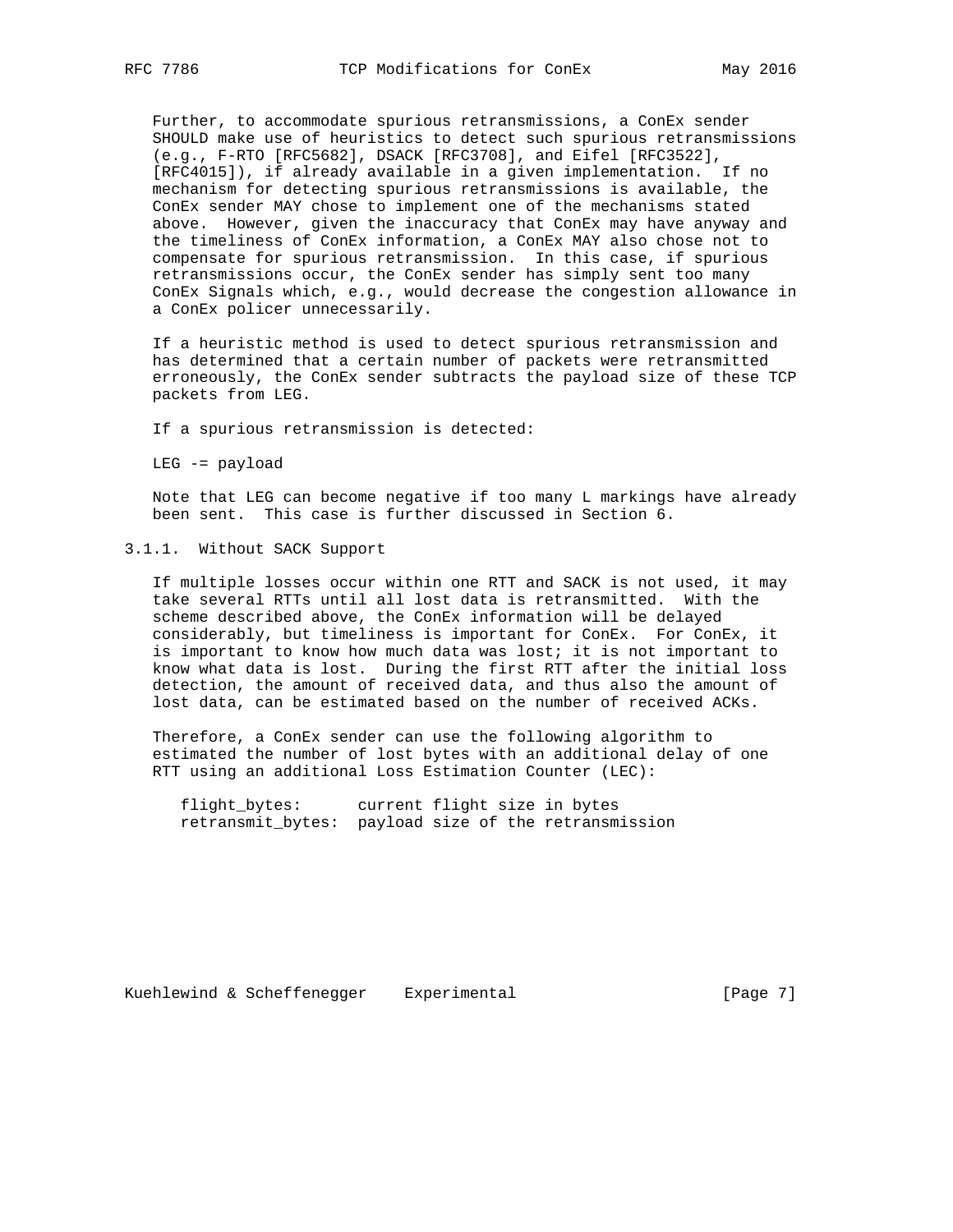At the first retransmission in a congestion event, LEC is set: LEC = flight\_bytes - 3\*SMSS (At this point in the transmission, in the worst case, all packets in flight minus three that triggered the dupACks could have been lost.) Then, during the first RTT of the congestion event: For each retransmission: LEG += retransmit\_bytes LEC -= retransmit\_bytes For each ACK: LEC -= SMSS After one RTT:  $LEG += LEC$  (The LEC now estimates the number of outstanding bytes that should be ConEx L-marked.) After the first RTT for each following retransmissions: if (LEC > 0): LEC -= retransmit\_bytes else if (LEC==0): LEG += retransmit\_bytes if (LEC < 0): LEG  $+=$  -LEC (The LEG is not increased for those bytes that were already counted.) 3.2. Explicit Congestion Notification (ECN)

 ECN [RFC3168] is an IP/TCP mechanism that allows network nodes to mark packets with the Congestion Experienced (CE) mark instead of dropping them when congestion occurs.

 A receiver might support classic ECN, the more accurate ECN feedback scheme (AccECN), or neither. In the case that ECN is not supported for a connection, of course no ECN marks will occur; thus, the sender will never set the E flag. Otherwise, a ConEx sender needs to maintain a signed counter, the Congestion Exposure Gauge (CEG), for the number of outstanding bytes that have to be ConEx-Marked with the E flag.

Kuehlewind & Scheffenegger Experimental [Page 8]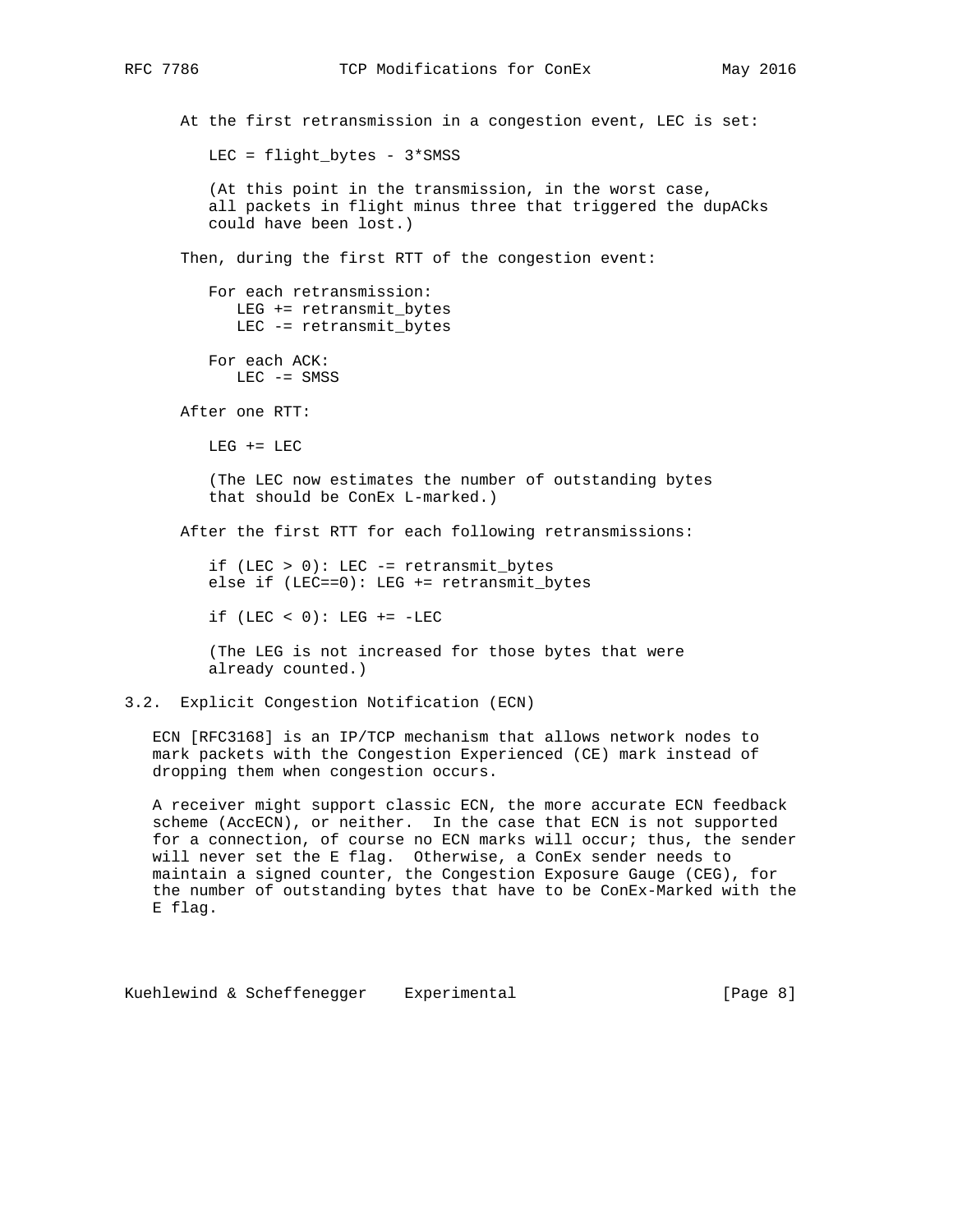The CEG is increased when ECN information is received from an ECN capable receiver supporting the classic ECN scheme or the accurate ECN feedback scheme. When the ConEx sender receives an ACK indicating one or more segments were received with a CE mark, CEG is increased by the appropriate number of bytes as described further below.

 Unfortunately, in case of duplicate acknowledgements, the number of newly acknowledged bytes will be zero even though (CE-marked) data has been received. Therefore, we increase the CEG by DeliveredData, as defined below:

 DeliveredData = acked\_bytes + SACK\_diff + (is\_dup)\*1SMSS - (is\_after\_dup)\*num\_dup\*1SMSS

 DeliveredData covers the number of bytes that has been newly delivered to the receiver. Therefore, on each arrival of an ACK, DeliveredData will be increased by the newly acknowledged bytes (acked\_bytes) as indicated by the current ACK, relative to all past ACKs. The formula depends on whether SACK is available: if SACK is not available, SACK\_diff is always zero, whereas if ACK information is available, is\_dup and is\_after\_dup are always zero.

 With SACK, DeliveredData is increased by the number of bytes provided by (new) SACK information (SACK\_diff). Note that if less unacknowledged bytes are announced in the new SACK information than in the previous ACK, SACK\_diff can be negative. In this case, data is newly acknowledged (in acked\_bytes) that was previously accumulated into DeliveredData, based on SACK information.

 Otherwise without SACK, DeliveredData is increased by 1 Sender Maximum Segment Size (SMSS) on duplicate acknowledgements because duplicate acknowledgements do not acknowledge any new data (and acked bytes will be zero). For the subsequent partial or full ACK, acked\_bytes cover all newly acknowledged bytes including those already accounted for with the receipt of any duplicate acknowledgement. Therefore, DeliveredData is reduced by one SMSS for each preceding duplicate ACK. Consequently, is\_dup is one if the current ACK is a duplicated ACK without SACK, and zero otherwise. is\_after\_dup is only one for the next full or partial ACK after a number of duplicated ACKs without SACK and num\_dup counts the number of duplicated ACKs in a row (which usually is 3 or more).

 With classic ECN, one congestion-marked packet causes continuous congestion feedback for a whole round trip, thus hiding the arrival of any further congestion-marked packets during that round trip. A more accurate ECN feedback scheme (AccECN) is needed to ensure that feedback properly reflects the extent of congestion marking. The two

Kuehlewind & Scheffenegger Experimental Contrast (Page 9]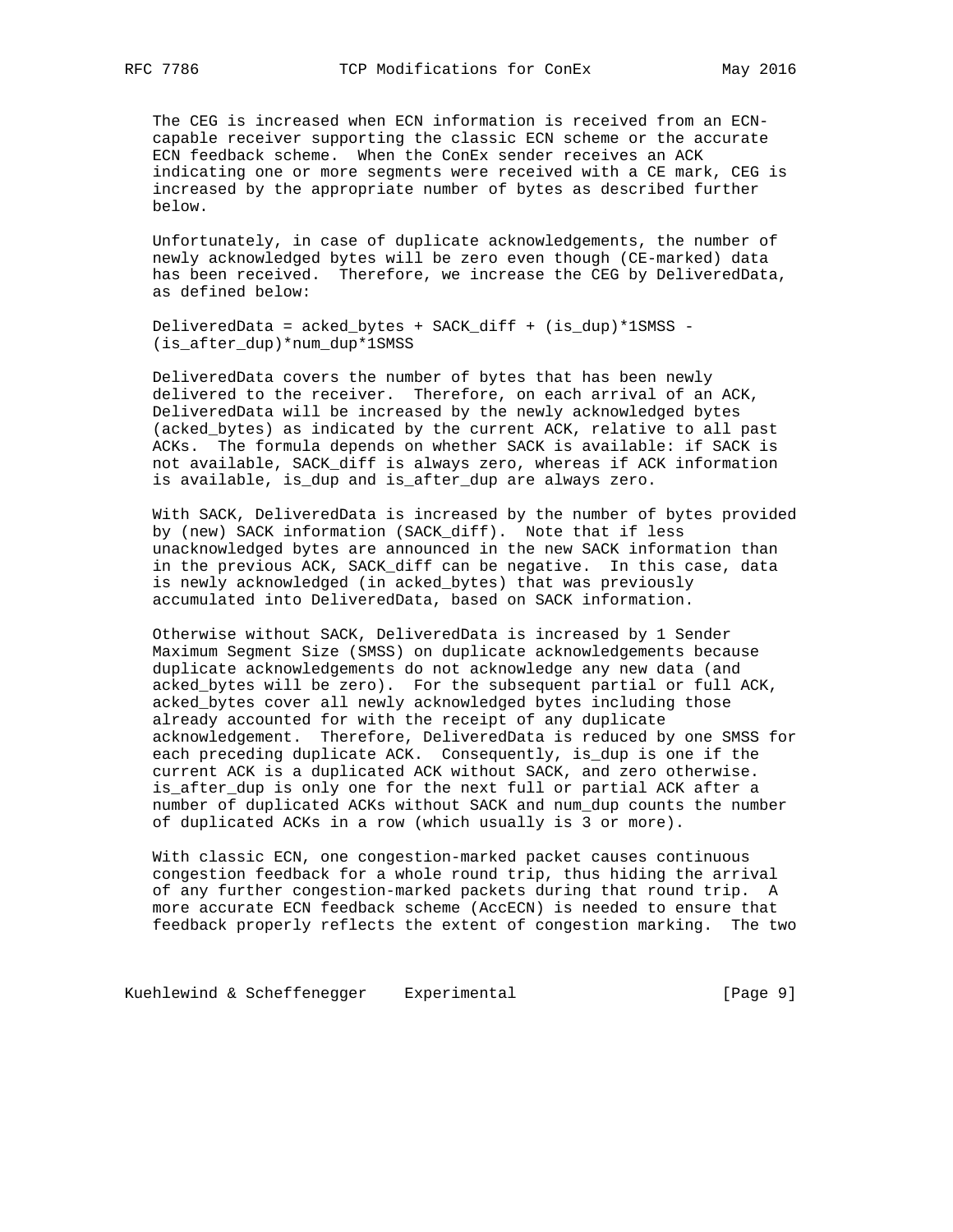cases, with and without a receiver capable of AccECN, are discussed in the following sections.

3.2.1. Accurate ECN Feedback

 With a more accurate ECN feedback scheme (AccECN) that is supported by the receiver, either the number of marked packets or the number of marked bytes will be fed back from the receiver to the sender and, therefore is known at the sender side. In the latter case, the CEG can be increased directly by the number of marked bytes. Otherwise if D is assumed to be the number of marks, the gauge (CEG) will be conservatively increased by one SMSS for each marking or, at the maximum, the number of newly acknowledged bytes:

CEG += min(SMSS\*D, DeliveredData)

3.2.2. Classic ECN Support

 With classic ECN, as soon as a CE mark is seen at the receiver side, it will feed this information back to the sender by setting the Echo Congestion Experienced (ECE) flag in the TCP header of subsequent ACKs. Once the sender receives the first ECE of a congestion notification, it sets the Congestion Window Reduced (CWR) flag in the TCP header once. When this packet with the CWR flag in the TCP header arrives at the receiver side acknowledging its first ECE feedback, the receiver stops setting the ECE flag.

 If the ConEx sender fully conforms to the semantics of ECN signaling as defined by [RFC3168], it will receive one full RTT of ACKs with the ECE flag set whenever at least one CE mark was received by the receiver. As the sender cannot estimate how many packets have actually been CE-marked during this RTT, the most conservative assumption MAY be taken, namely assuming that all packets were marked. This can be achieved by increasing the CEG by DeliveredData for each ACK with the ECE flag:

CEG += DeliveredData

 Optionally, a ConEx sender could implement the following technique (that does not conform to [RFC3168]), called "advanced compatibility mode", to considerably improve its estimate of the number of ECN marked packets:

 To extract more than one ECE indication per RTT, a ConEx sender could set the CWR flag continuously to force the receiver to signal only one ECE per CE mark. Unfortunately, the use of delayed ACKs [RFC5681] (which is common) will prevent feedback of every CE mark; if a CWR confirmation is received before the ECE can be sent out on

Kuehlewind & Scheffenegger Experimental [Page 10]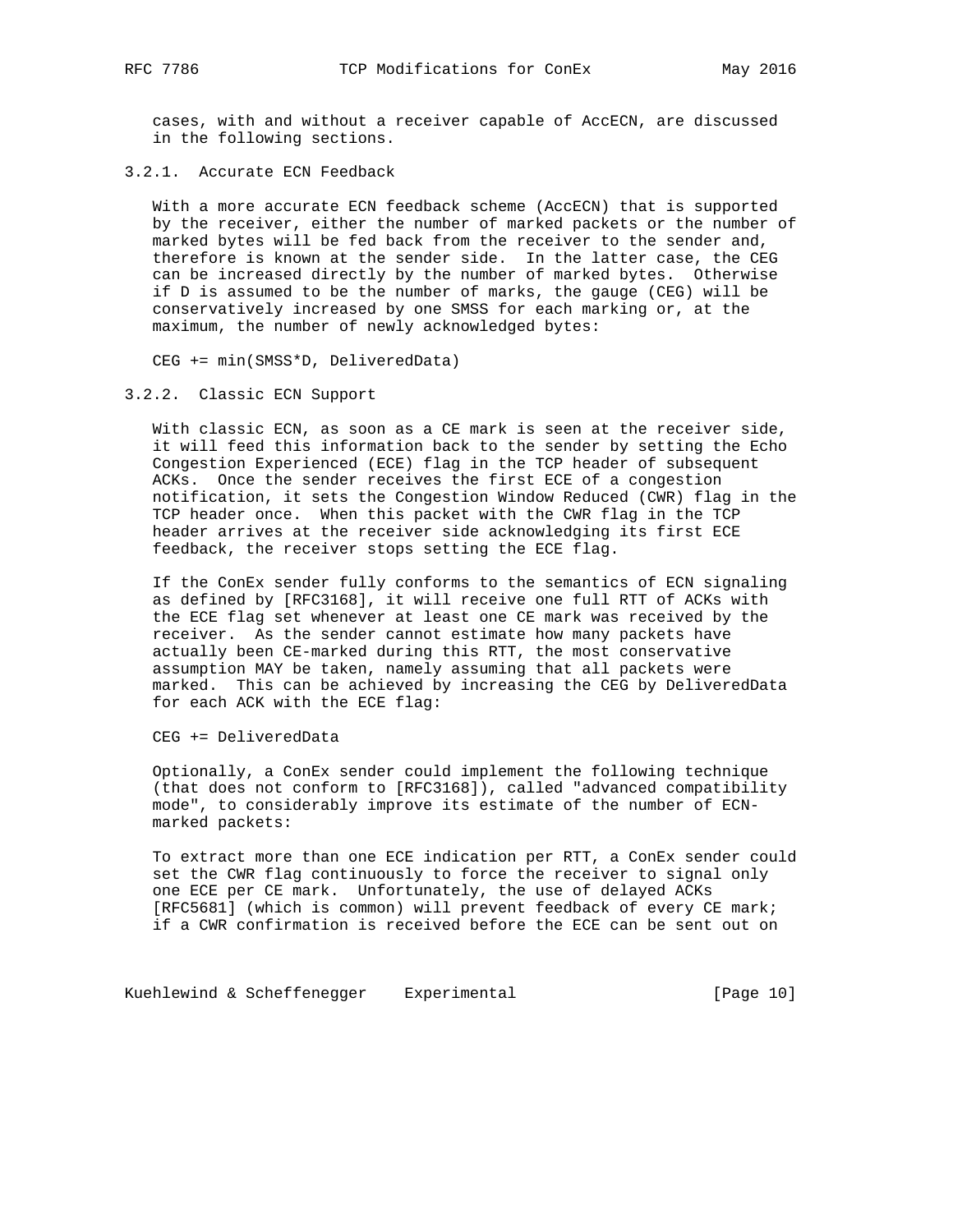the next ACK, ECN feedback information could get lost (depending on the actual receiver implementation). Thus, a sender SHOULD set CWR only on those data segments that will presumably trigger a (delayed) ACK. The sender would need an additional control loop to estimate which data segments will trigger an ACK in order to extract more timely congestion notifications. Still, the CEG SHOULD be increased by DeliveredData, as one or more CE-marked packets could be acknowledged by one delayed ACK.

4. Setting the ConEx Flags

 By setting the X flag, a packet is marked as ConEx-capable. All packets carrying payload MUST be marked with the X flag set, including retransmissions. Only if no congestion feedback information is (currently) available, SHOULD the X flag be zero (e.g., for control packets on a connection that has not sent any user data for some time and, therefore is sending only pure ACKs that are not carrying any payload).

4.1. Setting the E or the L Flag

 As described in Section 3.1, the sender needs to maintain a CEG counter and might also maintain a LEG counter. If no LEG is used, all retransmission will be marked with the L flag.

 Further, as long as the LEG or CEG counter is positive, the sender marks each ConEx-capable packet with L or E respectively, and decreases the LEG or CEG counter by the TCP payload bytes carried in the marked packet (assuming headers are not being counted because packet sizes are regular). No matter how small the value of LEG or CEG, if the value is positive the sender MUST NOT defer packet marking; this ensures that ConEx Signals are timely. Therefore, the value of LEG and CEG will commonly be negative.

 If both the LEG and CEG are positive, the sender MUST mark each ConEx-capable packet with both L and E. If a credit signal is also pending (see the next section), the C flag can be set as well.

4.2. Setting the Credit Flag

 The ConEx abstract mechanism [RFC7713] requires that sufficient credit MUST be signaled in advance to cover the expected congestion during the feedback delay of one RTT.

 To monitor the credit state at the audit, a ConEx sender needs to maintain a Credit State Counter (CSC) in bytes. If congestion occurs, credits will be consumed and the CSC is reduced by the number of bytes that were lost or estimated to be ECN-marked. If the risk

Kuehlewind & Scheffenegger Experimental [Page 11]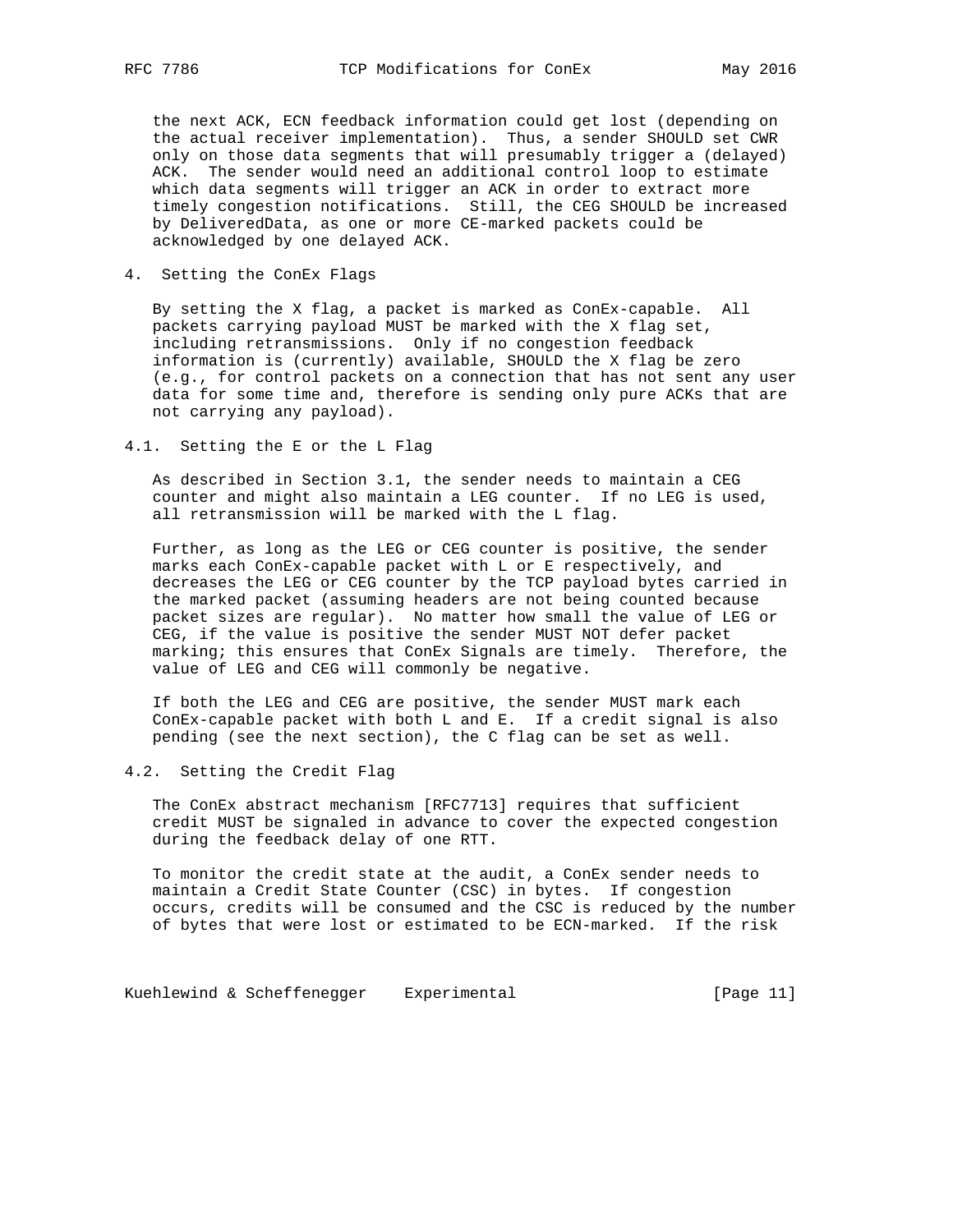of congestion was estimated wrongly, and thus too few credits were sent, the CSC becomes zero but cannot go negative.

 To be sure that the credit state in the audit never reaches zero, the number of credits should always equal the number of bytes in flight as all packets could potentially get lost or congestion-marked. In this case, a ConEx sender also monitors the number of bytes in flight F. If F ever becomes larger than the CSC, the ConEx sender sets the C flag on each ConEx-capable packet and increases the CSC by the payload size of each marked packet until the CSC is no less than F again. However, a ConEx sender might also be less conservative and send fewer credits if it, e.g., assumes that the congestion will be low on a certain path based on previous experience.

 Recall that the CSC will be decreased whenever congestion occurs; therefore the CSC will need to be replenished as soon as the CSC drops below F. Also recall that the sender can set the C flag on a ConEx-capable packet whether or not the E or L flags are also set.

 In TCP Slow Start, the congestion window might grow much larger than during the rest of the transmission. Likely, a sender could consider sending fewer than F credits but risking being penalized by an audit function. However, the credits should at least cover the increase in sending rate. Given the exponential increase as implemented in the TCP Slow Start algorithm, which means that the sending rate doubles every RTT, a ConEx sender should at least cover half the number of packets in flight by credits.

 Note that the number of losses or markings within one RTT does not depend solely on the sender's actions. In general, the behavior of the cross traffic, whether Active Queue Management (AQM) is used and how it is parameterized influence how many packets might be dropped or marked. As long as any AQM encountered is not overly aggressive with ECN marking, sending half the flight size as credits should be sufficient whether congestion is signaled by loss or ECN.

 To maintain half of the packets in flight as credits, half of the packet of the initial window must also be C-marked. In Slow Start marking, every fourth packet introduces the correct amount of credit as can be seen in Figure 1.

Kuehlewind & Scheffenegger Experimental [Page 12]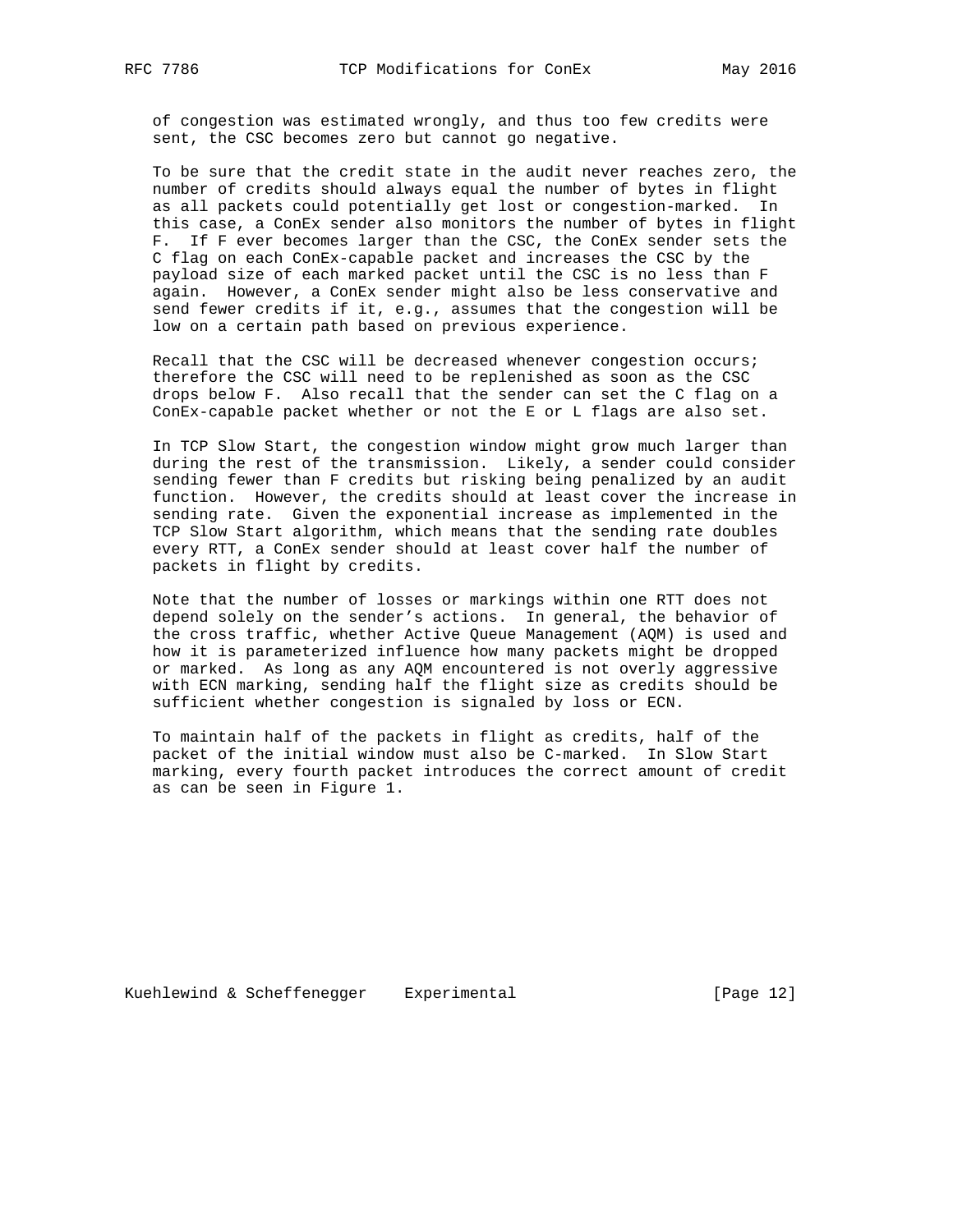|      |                       | in flight credits |   |
|------|-----------------------|-------------------|---|
|      | $RTT1$ $ -----XC----$ |                   |   |
|      | ------X------->       | 2                 | ı |
|      | ------XC------>       | 3                 | 2 |
|      |                       |                   |   |
| RTT2 |                       | 3                 | 2 |
|      | $---X------2$         | 4                 | 2 |
|      | ------X------->       | 4                 | 2 |
|      | ------XC------>       | 5                 | 3 |
|      | ------X------->       | 5                 | 3 |
|      | ------X------->       | б                 | 3 |
|      |                       |                   |   |
| RTT3 |                       | 6                 | 3 |
|      | $---XC-----$          | 7                 | 4 |
|      | ------X------->       | 7                 | 4 |
|      | ------X------->       | 8                 | 4 |
|      | ------X------->       | 8                 | 4 |
|      | ------XC------>       | 9                 | 5 |
|      | ------X------->       | 9                 | 5 |
|      | ------X------->       | 10                | 5 |
|      | ------X------->       | 10                | 5 |
|      | $---XC----->$         | 11                | 6 |
|      | ------X------->       | 11                | 6 |
|      | -------------->       | 12                | 6 |
|      |                       |                   |   |
|      |                       |                   |   |

Figure 1: Credits in Slow Start (with an initial window of 3)

 It is possible that a TCP flow will encounter an audit function without relevant flow state due to, e.g., rerouting or memory limitations. Therefore, the sender needs to detect this case and resend credits. A ConEx sender might reset the credit counter CSC to zero if losses occur in subsequent RTTs (assuming that the sending rate was correctly reduced based on the received congestion signal and using a conservatively large RTT estimation).

 This section proposes a concrete algorithm for determining how much credit to signal (with a separate approach used for Slow Start). However, experimentation in credit setting algorithms is expected and encouraged. The wider goal of ConEx is to reflect the "cost" of the risk of causing congestion on those that contribute most to it. Thus, experimentation is encouraged to improve or maintain performance while reducing the risk of causing congestion and, therefore potentially reducing the need to signal so much credit.

Kuehlewind & Scheffenegger Experimental [Page 13]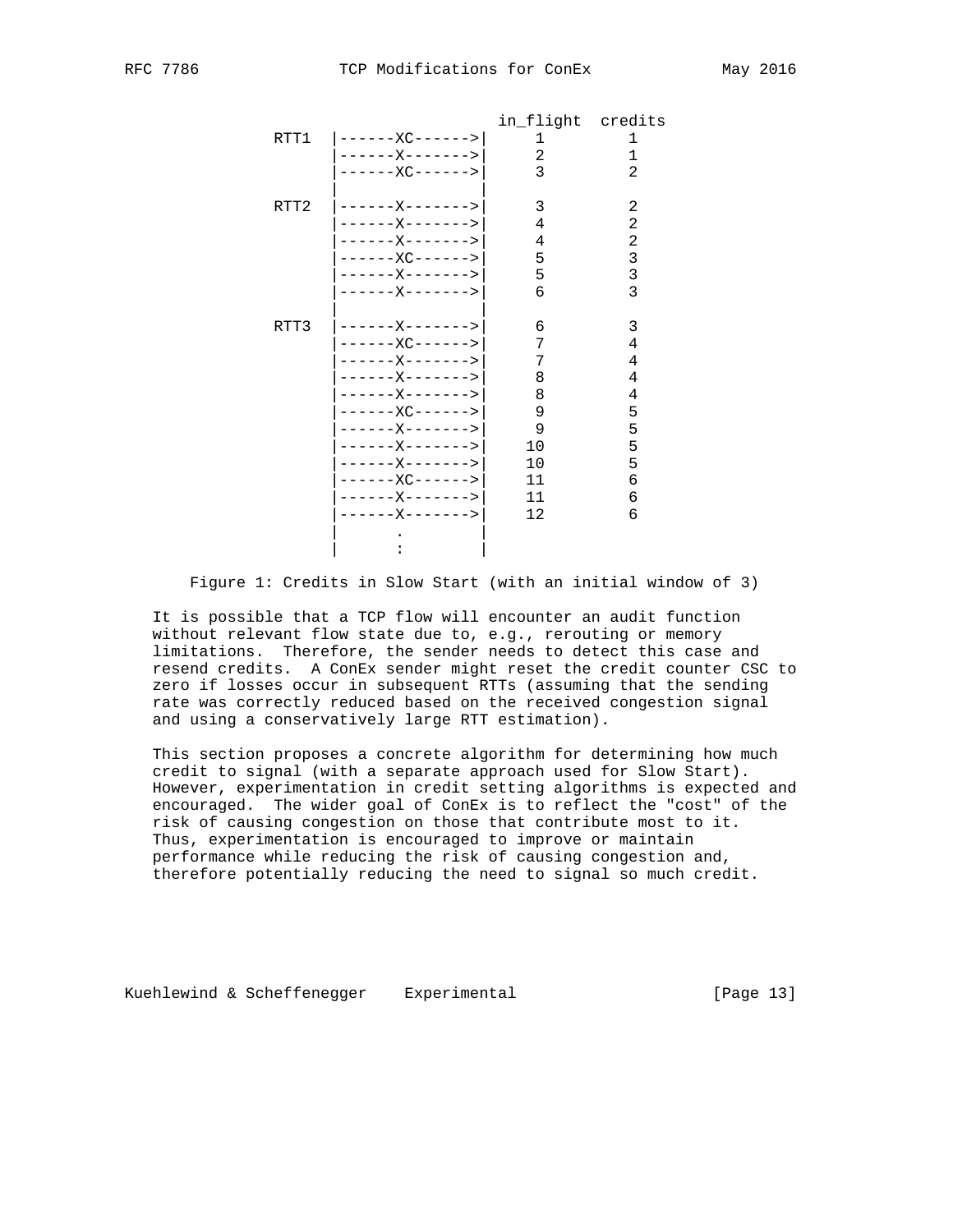# 5. Loss of ConEx Information

 Packets carrying ConEx Signals could be discarded themselves. This will be a second order problem (e.g., if the loss probability is 0.1%, the probability of losing a ConEx L signal will be 0.1% of 0.1% = 0.01%). Further, the penalty an audit induces should be proportional to the mismatch of expected ConEx marks and observed congestion, therefore the audit might only slightly increase the loss level of this flow. Therefore, an implementer MAY choose to ignore this problem, accepting instead the risk that an audit function might wrongly penalize a flow.

 Nonetheless, a ConEx sender is responsible for always signaling sufficient congestion feedback, and therefore SHOULD remember which packet was marked with either the L, the E, or the C flag. If one of these packets is detected as lost, the sender SHOULD increase the respective gauge(s), LEG or CEG, by the number of lost payload bytes in addition to increasing LEG for the loss.

#### 6. Timeliness of the ConEx Signals

 ConEx Signals will only be useful to a network node within a time delay of about one RTT after the congestion occurred. To avoid further delays, a ConEx sender SHOULD send the ConEx signaling on the next available packet.

 Any or all of the ConEx flags can be used in the same packet, which allows delays to be minimized when multiple signals are pending. The need to set multiple ConEx flags at the same time can occur if, e.g, an ACK is received by the sender that simultaneously indicates that at least one ECN mark was received, and that one or more segments were lost. This may happen during excessive congestion, if the queues overflow even though ECN was used and currently all forwarded packets are marked, while others have to be dropped. Another case when this might happen is when ACKs are lost, so that a subsequent ACK carries summary information not previously available to the sender.

 If a flow becomes application-limited, there could be insufficient bytes to send to reduce the gauges to zero or below. In such cases, the sender cannot help but delay ConEx Signals. Nonetheless, as long as the sender is marking all outgoing packets, an audit function is unlikely to penalize ConEx-Marked packets. Therefore, no matter how long a gauge has been positive, a sender MUST NOT reduce the gauge by more than the ConEx-Marked bytes it has sent.

Kuehlewind & Scheffenegger Experimental [Page 14]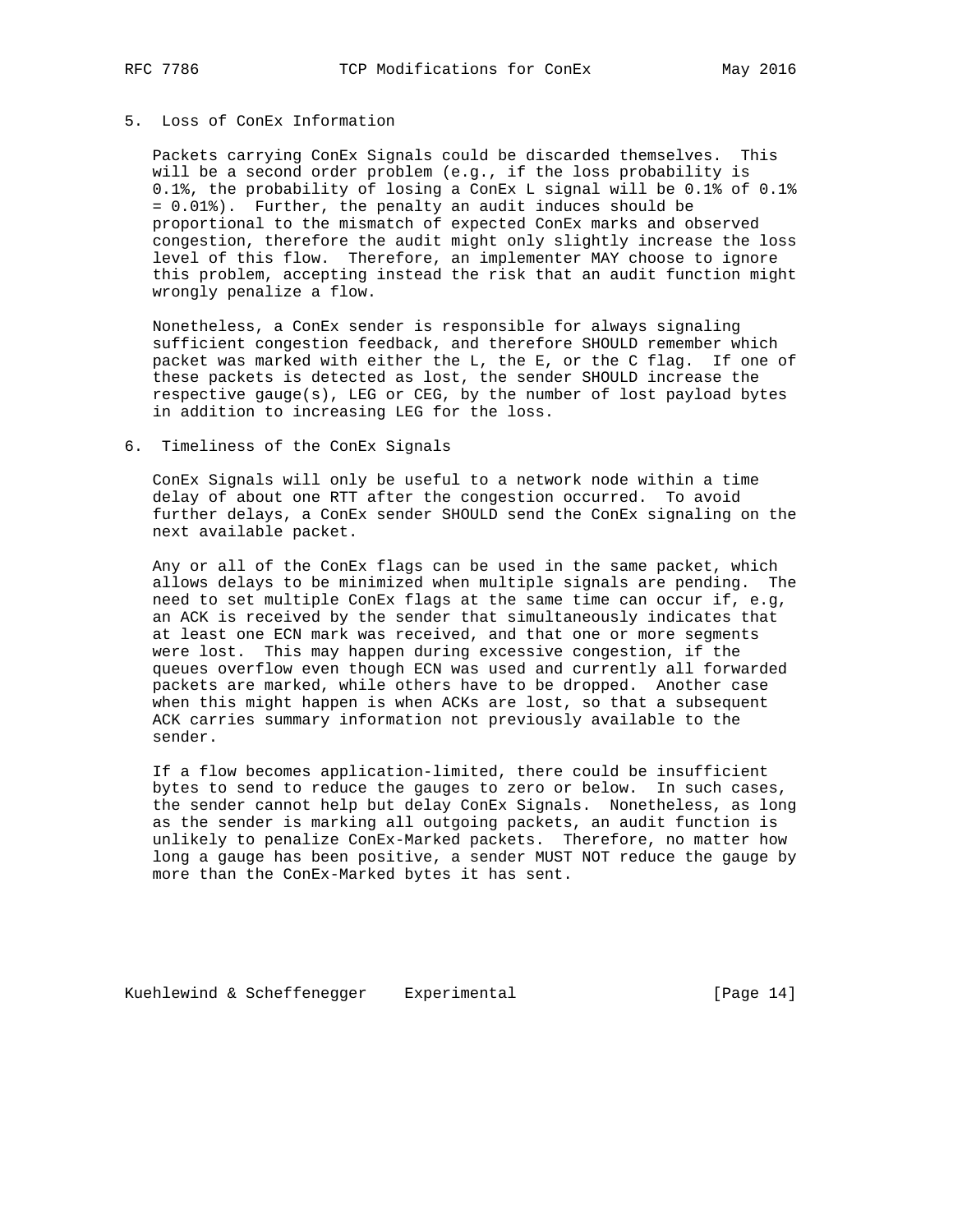If the CEG or LEG counter is negative, the respective counter MAY be reset to zero within one RTT after it was decreased the last time, or one RTT after recovery if no further congestion occurred.

7. Open Areas for Experimentation

 All proposed mechanisms in this document are experimental, and therefore further large-scale experimentation on the Internet is required to evaluate if the signaling provided by these mechanisms is accurate and timely enough to produce value for ConEx-based (traffic management or other) mechanisms.

 The current ConEx specifications assume that congestion is counted in the number of bytes (including the IP header that directly encapsulates the CDO and everything that the IP header encapsulates) [RFC7837]. This decision was taken because most network devices today experience byte-congestion where the memory is filled exactly with the number of bytes a packet carries [RFC7141]. However, there are also devices that may allocate a certain amount of memory per packet, no matter how large a packet is. These devices get congested based on the number of packets in their memory and therefore, in this case, congestion is determined by the number of packets that have been lost or marked. Furthermore, a transport-layer endpoint such as a TCP sender or receiver, might not know the exact number of bytes that a lower layer was carrying. Therefore, a TCP endpoint may only be able to estimate the exact number of congested bytes (assuming that all lower-layer headers have the same length). If this estimation is sufficient to work with, the ConEx Signal needs to be further evaluated in tests on the Internet together with different auditor implementations.

 Further, the proposed marking schemes in this document are designed under the assumption that all TCP packets of a ConEx-capable flow are of equal size or that flows have a constant mean packet size over a rather small time frame, like one RTT or less. In most implementations, this assumption might be taken as well and is probably true for most of the traffic flows. If this proposed scheme is used, it is necessary to evaluate how much accuracy degrades if this precondition is not met. Evaluating with real traffic from different applications is especially important in making the decision regarding whether the proposed schemes are sufficient or whether a more complex scheme is needed.

 In this context, the proposed scheme to set credit markings in Slow Start runs the risk of providing an insufficient number of markings, which can cause an audit function to penalize this flow. Both the proposed credit scheme for Slow Start as well as the scheme in Congestion Avoidance must be evaluated together with one or more

Kuehlewind & Scheffenegger Experimental [Page 15]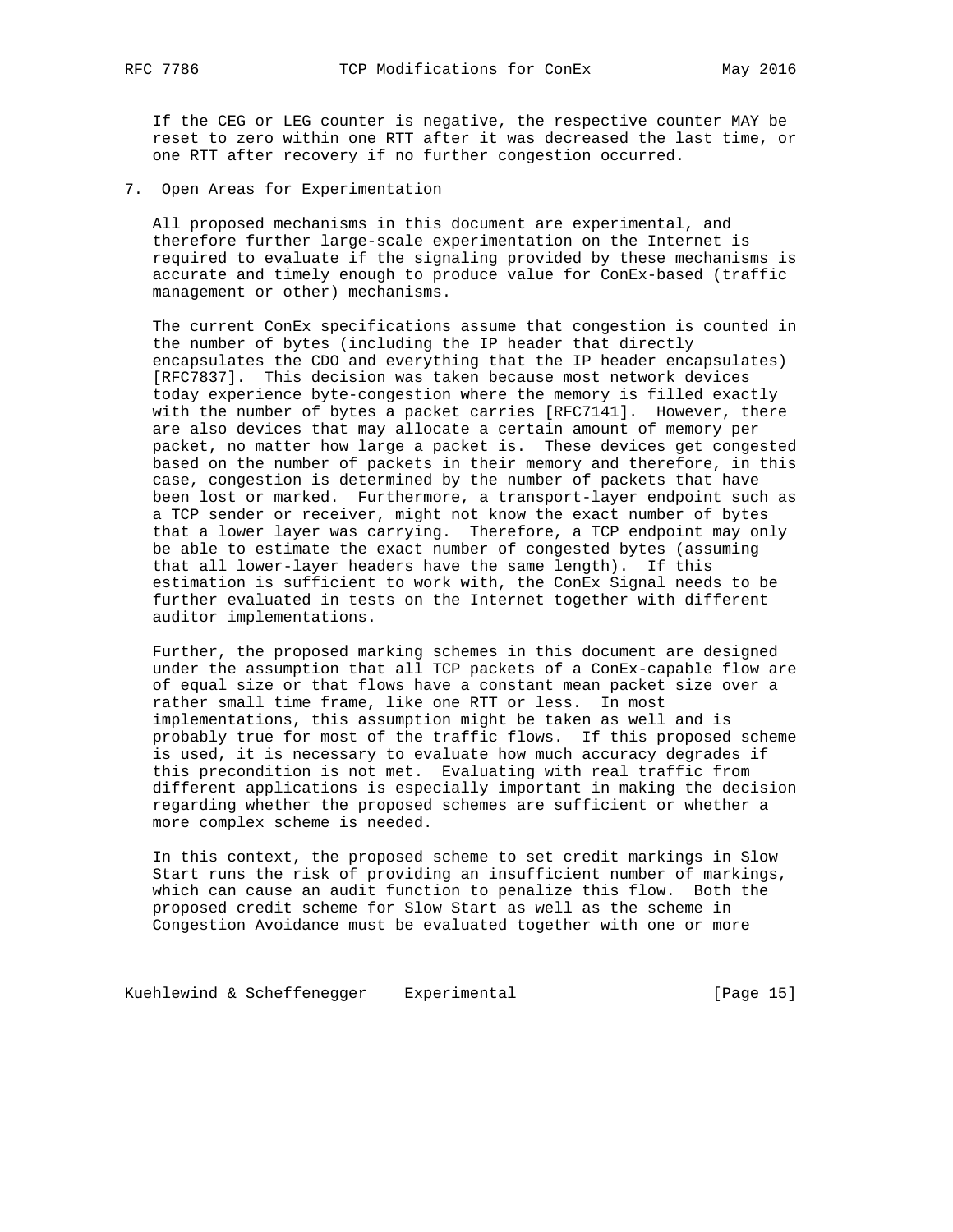specific implementations of a ConEx auditor to ensure that both algorithms, in the sender and in the auditor, work properly together with a low risk of false positives (which would lead to penalization of an honest sender). However, if a sender is wrongly assumed to cheat, the penalization of the audit should be adequate and should allow an honest sender using a congestion control scheme that is commonly used today to recover quickly.

 Another open issue is the accuracy of the ECN feedback signal. At the time of this document's publication, there is no AccECN mechanism specified yet, and further AccECN will also take some time to be widely deployed. This document proposes an advanced compatibility mode for classic ECN. The proposed mechanism can provide more accurate feedback by utilizing the way classic ECN is specified but has a higher risk of losing information. To figure out how high this risk is in a real deployment scenario, further experimental evaluation is needed. The following argument is intended to prove that suppressing repetitions of ECE, however, is still safe against possible congestion collapse due to lost congestion feedback and should be further proven in experimentation:

 Repetition of ECE in classic ECN is intended to ensure reliable delivery of congestion feedback. However, with advanced compatibility mode, it is possible to miss congestion notifications. This can happen in some implementations if delayed acknowledgements are used. Further, an ACK containing ECE can simply get lost. If only a few CE marks are received within one congestion event (e.g., only one), the loss of one acknowledgement due to (heavy) congestion on the reverse path can prevent that any congestion notification is received by the sender.

 However, if loss of feedback exacerbates congestion on the forward path, more forward packets will be CE-marked, increasing the likelihood that feedback from at least one CE will get through per RTT. As long as one ECE reaches the sender per RTT, the sender's congestion response will be the same as if CWR were not continuous. The only way that heavy congestion on the forward path could be completely hidden would be if all ACKs on the reverse path were lost. If total ACK loss persisted, the sender would time out and do a congestion response anyway. Therefore, the problem seems confined to potential suppression of a congestion response during light congestion.

 Furthermore, even if loss of all ECN feedback leads to no congestion response, the worst that could happen would be loss instead of ECN signaled congestion on the forward path. Given that compatibility mode does not affect loss feedback, there would be no risk of congestion collapse.

Kuehlewind & Scheffenegger Experimental [Page 16]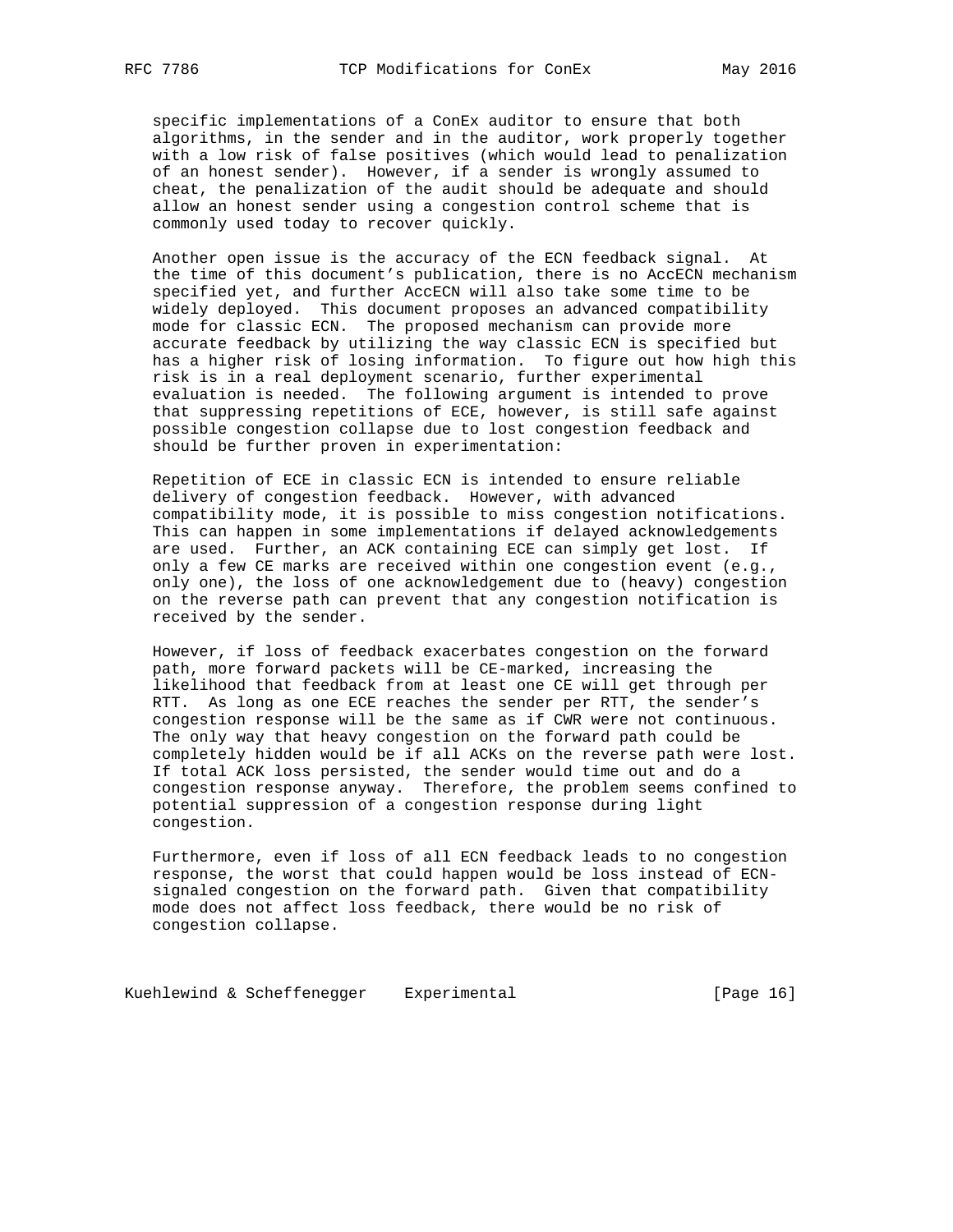#### 8. Security Considerations

 General ConEx security considerations are covered extensively in the ConEx abstract mechanism [RFC7713]. This section covers TCP-specific concerns that may occur with the addition of ConEx to TCP (while not discussing generally well-known attacks against TCP). It is assumed that any altering of ConEx information can be detected by protection mechanisms in the IP layer and is, therefore, not discussed here but in [RFC7837]. Further, [RFC7837] describes how to use ConEx to mitigate flooding attacks by using preferential drop where the use of ConEx can even increase security.

 The ConEx modifications to TCP provide no mechanism for a receiver to force a sender not to use ConEx. A receiver can degrade the accuracy of ConEx by claiming that it does not support SACK, AccECN, or ECN, but the sender will never have to turn ConEx off. Further, the receiver cannot force the sender to have to mark ConEx more conservatively, in order to cover the risk of any inaccuracy. Instead, it is always the sender's choice to either mark very conservatively, which ensures that the audit always sees enough markings to not penalize the flow, or estimate the needed number of markings more tightly. This second case can lead to inaccurate marking, and therefore increases the likelihood of loss at an audit function that will only harm the receiver itself.

 Assuming the sender is limited in some way by a congestion allowance or quota, a receiver could spoof more loss or ECN congestion feedback than it actually experiences, in an attempt to make the sender draw down its allowance faster than necessary. However, over-declaring congestion simply makes the sender slow down. If the receiver is interested in the content, it will not want to harm its own performance.

 However, if the receiver is solely interested in making the sender draw down its allowance, the net effect will depend on the sender's congestion control algorithm as permanently adding more and more additional congestion would cause the sender to more and more reduce its sending rate. Therefore, a receiver can only maintain a certain congestion level that is corresponding to a certain sending rate. With NewReno [RFC6582], doubling congestion feedback causes the sender to reduce its sending rate such that it would only consume  $sqrt{2}$  = 1.4 times more congestion allowance. However, to improve scaling, congestion control algorithms are tending towards less responsive algorithms like Cubic or Compound TCP, and ultimately to linear algorithms like Data Center TCP (DCTCP) [DCTCP] that aim to maintain the same congestion level independent of the current sending rate and always reduce its sending window if the signaled congestion feedback is higher. In each case, if the receiver doubles congestion

Kuehlewind & Scheffenegger Experimental [Page 17]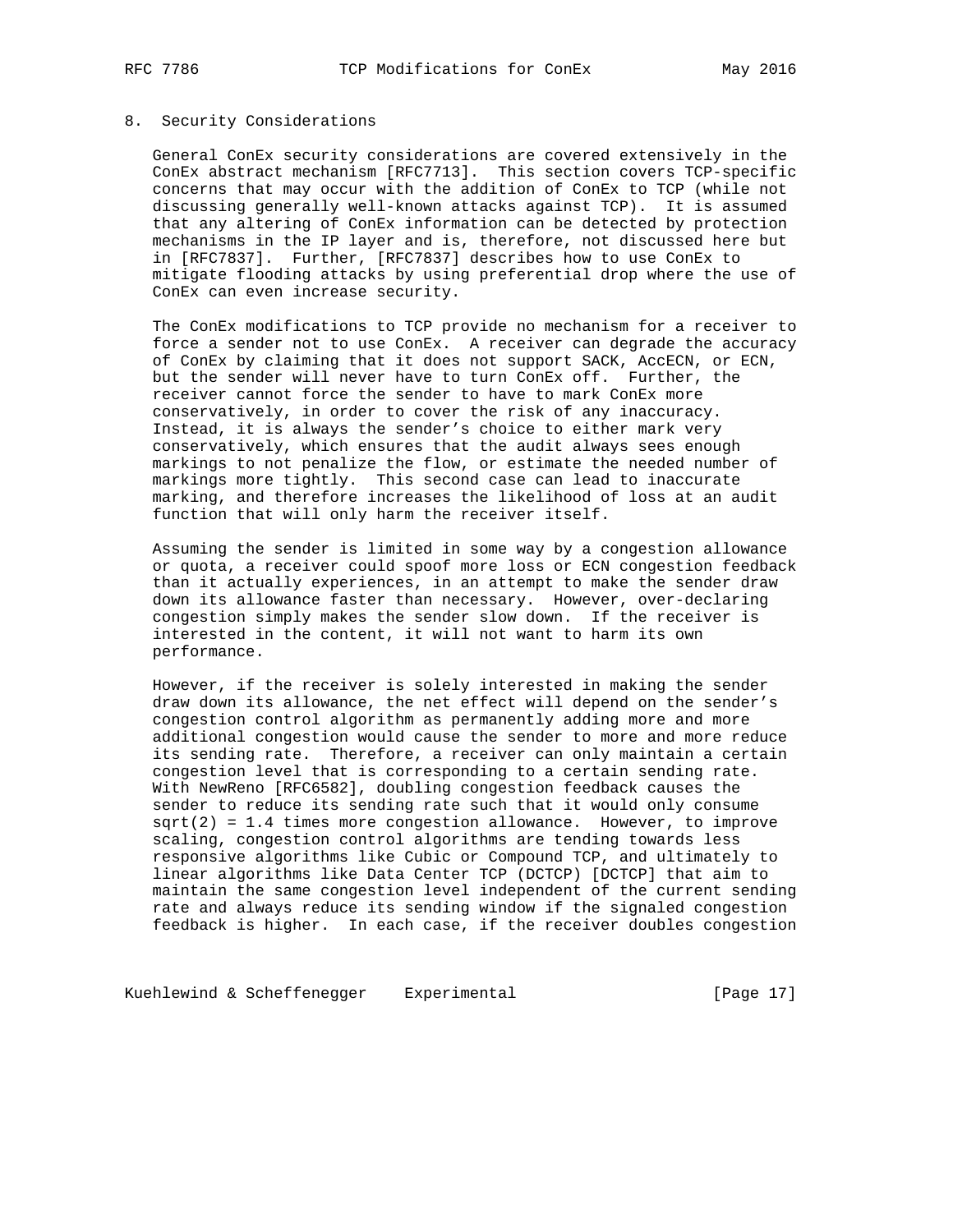feedback, it causes the sender to respectively consume more allowance by a factor of 1.2, 1.15, or 1, where 1 implies the attack has become completely ineffective as no further congestion allowance is consumed but the flow will decrease its sending rate to a minimum instead.

- 9. References
- 9.1. Normative References
	- [RFC2018] Mathis, M., Mahdavi, J., Floyd, S., and A. Romanow, "TCP Selective Acknowledgment Options", RFC 2018, DOI 10.17487/RFC2018, October 1996, <http://www.rfc-editor.org/info/rfc2018>.
	- [RFC2119] Bradner, S., "Key words for use in RFCs to Indicate Requirement Levels", BCP 14, RFC 2119, DOI 10.17487/RFC2119, March 1997, <http://www.rfc-editor.org/info/rfc2119>.
	- [RFC3168] Ramakrishnan, K., Floyd, S., and D. Black, "The Addition of Explicit Congestion Notification (ECN) to IP", RFC 3168, DOI 10.17487/RFC3168, September 2001, <http://www.rfc-editor.org/info/rfc3168>.
	- [RFC5681] Allman, M., Paxson, V., and E. Blanton, "TCP Congestion Control", RFC 5681, DOI 10.17487/RFC5681, September 2009, <http://www.rfc-editor.org/info/rfc5681>.
	- [RFC7713] Mathis, M. and B. Briscoe, "Congestion Exposure (ConEx) Concepts, Abstract Mechanism, and Requirements", RFC 7713, DOI 10.17487/RFC7713, December 2015, <http://www.rfc-editor.org/info/rfc7713>.
	- [RFC7837] Krishnan, S., Kuehlewind, M., Briscoe, B., and C. Ralli, "IPv6 Destination Option for Congestion Exposure (ConEx)", RFC 7837, DOI 10.17487/RFC7837, May 2016, <http://www.rfc-editor.org/info/rfc7837>.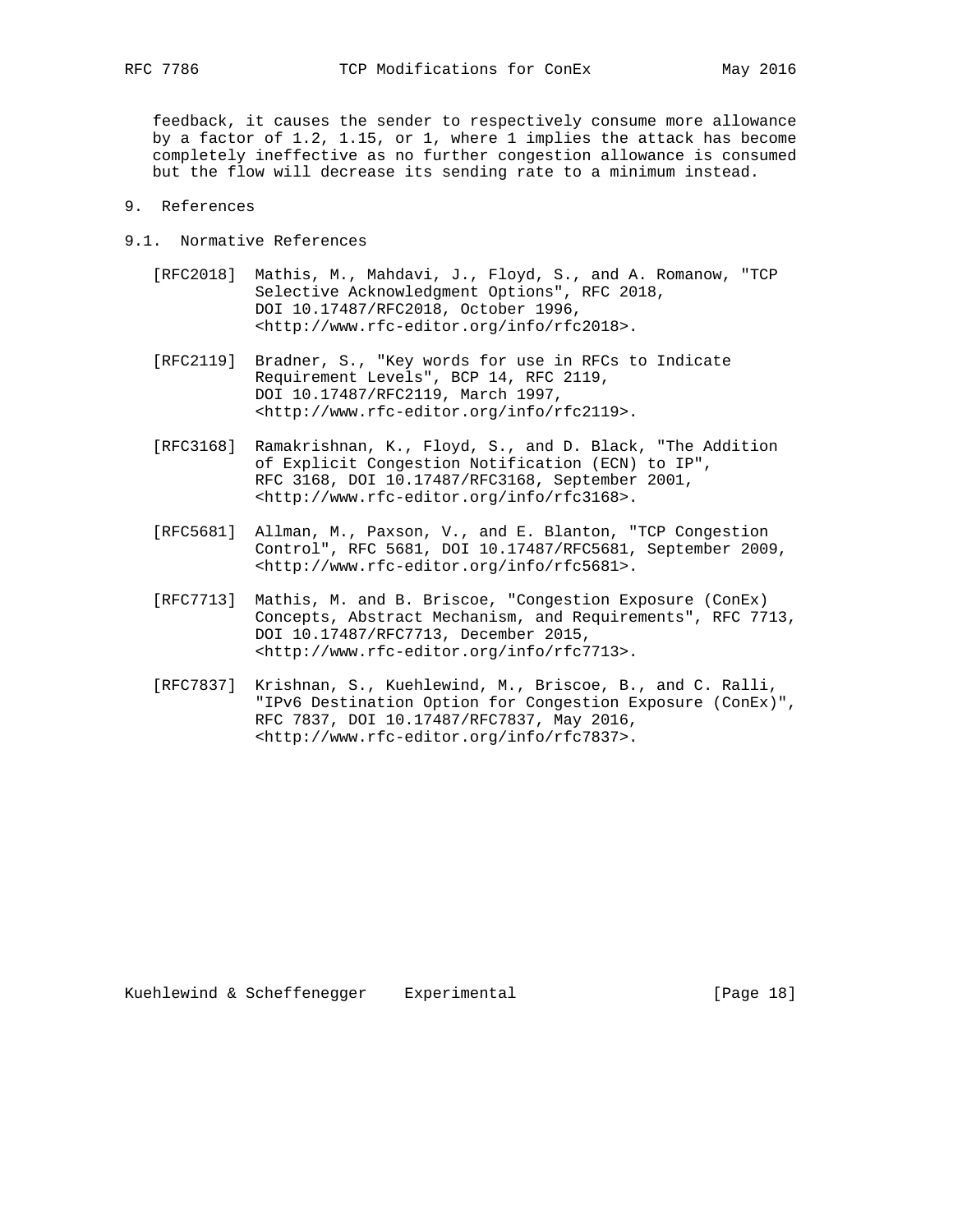# 9.2. Informative References

- [ACCURATE] Briscoe, B., Kuehlewind, M., and R. Scheffenegger, "More Accurate ECN Feedback in TCP", Work in Progress, draft-ietf-tcpm-accurate-ecn-00, December 2015.
- [DCTCP] Alizadeh, M., Greenberg, A., Maltz, D., Padhye, J., Patel, P., Prabhakar, B., Sengupta, S., and M. Sridharan, "Data Center TCP (DCTCP)", ACM SIGCOMM Computer Communication Review, Volume 40, Issue 4, pages 63-74, DOI 10.1145/1851182.1851192, October 2010, <http://portal.acm.org/citation.cfm?id=1851192>.
- [ECNTCP] Briscoe, B., Jacquet, A., Moncaster, T., and A. Smith, "Re-ECN: Adding Accountability for Causing Congestion to TCP/IP", Work in Progress, draft-briscoe-conex-re-ecn tcp-04, July 2014.
- [RFC3522] Ludwig, R. and M. Meyer, "The Eifel Detection Algorithm for TCP", RFC 3522, DOI 10.17487/RFC3522, April 2003, <http://www.rfc-editor.org/info/rfc3522>.
- [RFC3708] Blanton, E. and M. Allman, "Using TCP Duplicate Selective Acknowledgement (DSACKs) and Stream Control Transmission Protocol (SCTP) Duplicate Transmission Sequence Numbers (TSNs) to Detect Spurious Retransmissions", RFC 3708, DOI 10.17487/RFC3708, February 2004, <http://www.rfc-editor.org/info/rfc3708>.
- [RFC4015] Ludwig, R. and A. Gurtov, "The Eifel Response Algorithm for TCP", RFC 4015, DOI 10.17487/RFC4015, February 2005, <http://www.rfc-editor.org/info/rfc4015>.
- [RFC5682] Sarolahti, P., Kojo, M., Yamamoto, K., and M. Hata, "Forward RTO-Recovery (F-RTO): An Algorithm for Detecting Spurious Retransmission Timeouts with TCP", RFC 5682, DOI 10.17487/RFC5682, September 2009, <http://www.rfc-editor.org/info/rfc5682>.
- [RFC6582] Henderson, T., Floyd, S., Gurtov, A., and Y. Nishida, "The NewReno Modification to TCP's Fast Recovery Algorithm", RFC 6582, DOI 10.17487/RFC6582, April 2012, <http://www.rfc-editor.org/info/rfc6582>.
- [RFC6789] Briscoe, B., Ed., Woundy, R., Ed., and A. Cooper, Ed., "Congestion Exposure (ConEx) Concepts and Use Cases", RFC 6789, DOI 10.17487/RFC6789, December 2012, <http://www.rfc-editor.org/info/rfc6789>.

Kuehlewind & Scheffenegger Experimental Controller (Page 19)